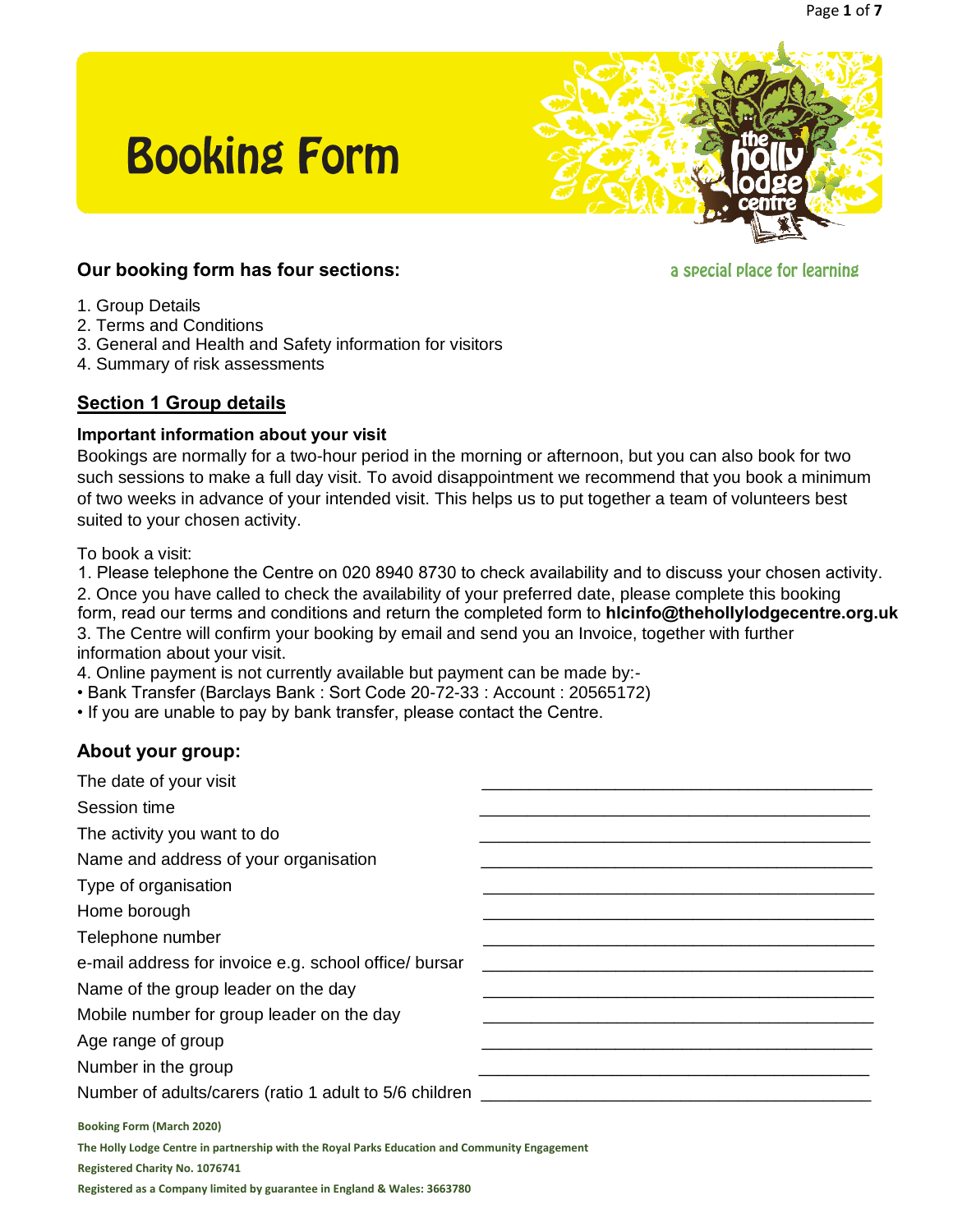

#### **Minibuses and coaches**

All minibuses and coaches need a permit to drive through Richmond Park. This will be sent to you on receipt of this booking form. Please note that this is a new policy.

Minibuses and coaches can park on site for the duration of your visit.

#### **Lunch**

Do you want to stay for packed lunch before or after your session (please check with The Holly Lodge Centre – this will be subject to availability of space)

YES NO NO

#### **Additional needs**

Any more information about your group that we need to know e.g. people with special needs, with access difficulties, medical conditions, behaviour difficulties, resource adaptation needs. \_\_\_\_\_\_\_\_\_\_\_\_\_\_\_\_\_\_\_\_\_\_\_\_\_\_\_\_\_\_\_\_\_\_\_\_\_\_\_\_\_\_\_\_\_\_\_\_\_\_\_\_\_\_\_\_\_\_\_\_\_\_\_\_\_\_\_\_\_\_\_\_\_\_\_\_\_\_\_\_\_\_\_\_

\_\_\_\_\_\_\_\_\_\_\_\_\_\_\_\_\_\_\_\_\_\_\_\_\_\_\_\_\_\_\_\_\_\_\_\_\_\_\_\_\_\_\_\_\_\_\_\_\_\_\_\_\_\_\_\_\_\_\_\_\_\_\_\_\_\_\_\_\_\_\_\_\_\_\_\_\_\_\_\_\_\_\_\_ \_\_\_\_\_\_\_\_\_\_\_\_\_\_\_\_\_\_\_\_\_\_\_\_\_\_\_\_\_\_\_\_\_\_\_\_\_\_\_\_\_\_\_\_\_\_\_\_\_\_\_\_\_\_\_\_\_\_\_\_\_\_\_\_\_\_\_\_\_\_\_\_\_\_\_\_\_\_\_\_\_\_\_\_ \_\_\_\_\_\_\_\_\_\_\_\_\_\_\_\_\_\_\_\_\_\_\_\_\_\_\_\_\_\_\_\_\_\_\_\_\_\_\_\_\_\_\_\_\_\_\_\_\_\_\_\_\_\_\_\_\_\_\_\_\_\_\_\_\_\_\_\_\_\_\_\_\_\_\_\_\_\_\_\_\_\_\_\_

Do you have any wheelchair users and how many? \_\_\_\_\_\_\_\_\_\_\_\_\_\_\_\_\_\_\_\_\_\_\_\_\_\_\_\_\_\_\_\_\_

#### **About the activities you have selected**

Are there any elements of the activity you'd like us to give emphasis to, to fit in with themes you're following with the group? (Please look at the pre-visit information on our website and mention any link with your own programmes)

\_\_\_\_\_\_\_\_\_\_\_\_\_\_\_\_\_\_\_\_\_\_\_\_\_\_\_\_\_\_\_\_\_\_\_\_\_\_\_\_\_\_\_\_\_\_\_\_\_\_\_\_\_\_\_\_\_\_\_\_\_\_\_\_\_\_\_\_\_\_\_\_\_\_\_\_\_\_\_\_\_\_\_\_ \_\_\_\_\_\_\_\_\_\_\_\_\_\_\_\_\_\_\_\_\_\_\_\_\_\_\_\_\_\_\_\_\_\_\_\_\_\_\_\_\_\_\_\_\_\_\_\_\_\_\_\_\_\_\_\_\_\_\_\_\_\_\_\_\_\_\_\_\_\_\_\_\_\_\_\_\_\_\_\_\_\_\_\_ \_\_\_\_\_\_\_\_\_\_\_\_\_\_\_\_\_\_\_\_\_\_\_\_\_\_\_\_\_\_\_\_\_\_\_\_\_\_\_\_\_\_\_\_\_\_\_\_\_\_\_\_\_\_\_\_\_\_\_\_\_\_\_\_\_\_\_\_\_\_\_\_\_\_\_\_\_\_\_\_\_\_\_\_ \_\_\_\_\_\_\_\_\_\_\_\_\_\_\_\_\_\_\_\_\_\_\_\_\_\_\_\_\_\_\_\_\_\_\_\_\_\_\_\_\_\_\_\_\_\_\_\_\_\_\_\_\_\_\_\_\_\_\_\_\_\_\_\_\_\_\_\_\_\_\_\_\_\_\_\_\_\_\_\_\_\_\_\_

#### **Photographs**

We often take photographs of visitors whilst they are taking part in our activities. We use a selection of these for our various marketing publications and for displays when giving presentations to our supporters. Some photos may be used on our website.

**In the case of children, we ask that you check before your visit and tell us on the day whether there are any children whose photos are not to be taken for this purpose.** 

| For our use only                                                   |             |
|--------------------------------------------------------------------|-------------|
|                                                                    | Date: Date: |
|                                                                    | Date:       |
|                                                                    |             |
| Date invoice issued (if required): _________                       |             |
| Date payment received: __________________________ cash/cheque/card |             |
|                                                                    |             |

**Booking Form (March 2020)** 

**The Holly Lodge Centre in partnership with the Royal Parks Education and Community Engagement** 

**Registered Charity No. 1076741**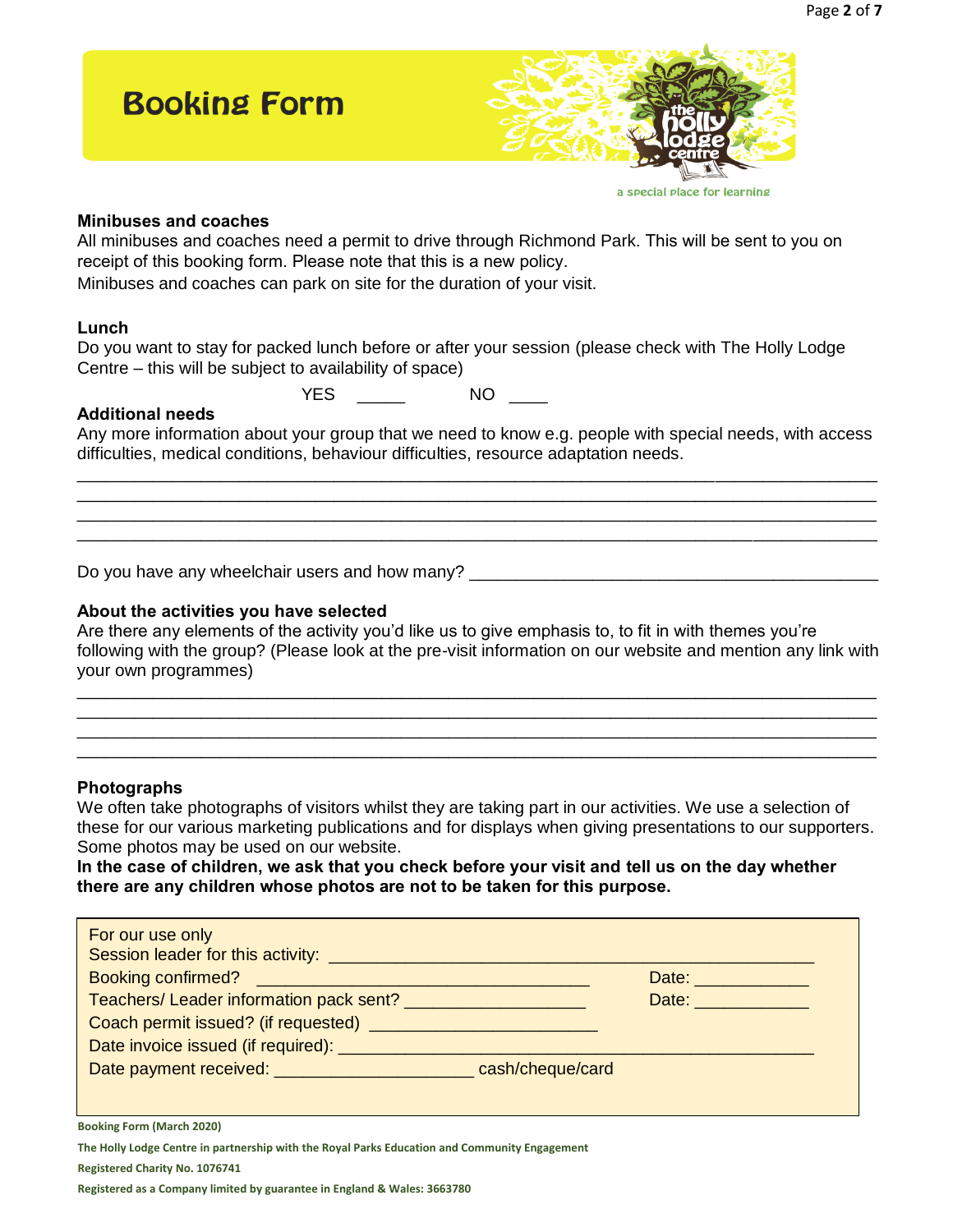

#### **Section 2 Terms and Conditions**

#### **The Royal Parks & The Holly Lodge Centre visitor programme Richmond Park**

#### **Terms and Conditions**

The following are The Royal Park's terms and conditions, which apply to the participation in the Holly Lodge Centre Visitor Programme in Richmond Park. The supervisor in charge of the clients or someone in authority in the organisation is required to sign where indicated, confirming that the organisation agrees to abide by these conditions.

• You will indemnify The Royal Parks against all claims, proceedings, damages, costs, expenses and loss in respect of personal injury (including death) or loss of or damage to property arising out of your use of the Park save insofar as such injury, loss or damage is reasonably attributable to The Royal Parks, its servants, agents or licensees. You will also be required to have appropriate insurance cover (including third party insurance) to meet this requirement, which must be valid for the date of your visit.

• You will comply with any instructions written or verbal which may be given by the Park Manager, his representatives, or the staff and volunteers of the Holly Lodge Centre, or by the Metropolitan Police and with any health and safety requirements.

• On arrival, the group leader must report in at The Royal Park's Reception in Holly Lodge, while the group remains in their vehicles until met by a representative from the Centre. The group must not enter the yard unless accompanied by Park Manager, his representatives, or the staff and volunteers of the Holly Lodge Centre, or by the Metropolitan Police.

• Visits to the Centre will usually last 2 hours under supervision of the Project Manager and/ or volunteers, unless otherwise agreed. Supervisors of those in charge of the group and its helpers are responsible for supervising the visitors during this 2 hour period and if they come for a picnic lunch either before or after the arranged visit.

• Vehicles belonging to the organisation or any other vehicles used to bring the clients to the Park (including those belonging to the supervisors or helpers) may be left in the car park at Holly Lodge during the visit at the owner's risk and must display a parking permit unless in a liveried vehicle.

I agree to abide by the terms and conditions as set out in the Agency's letter of permission above

| Date of visit                                                                                                                                 |  |
|-----------------------------------------------------------------------------------------------------------------------------------------------|--|
| Name in block capitals                                                                                                                        |  |
| Signature                                                                                                                                     |  |
|                                                                                                                                               |  |
| Date                                                                                                                                          |  |
|                                                                                                                                               |  |
|                                                                                                                                               |  |
| PLEASE COMPLETE THIS FORM AND RETURN TO THE EDUCATION CENTRE COORDINATOR AS<br>SOON AS POSSIBLE AND NO LATER THAN ONE WEEK BEFORE YOUR VISIT. |  |
| The Holly Lodge Centre, Holly Lodge, Richmond Park, Richmond, Surrey TW10 5HS 020 8940 8730 •                                                 |  |
| www.thehollylodgecentre.org.uk • hicinfo@thehollylodgecentre.org.uk                                                                           |  |
| <b>Booking Form (updated March 2020)</b>                                                                                                      |  |
| The Holly Lodge Centre in partnership with the Royal Parks Education and Community Engagement                                                 |  |
| Registered Charity No. 1076741                                                                                                                |  |
| Registered as a Company limited by guarantee in England & Wales: 3663780                                                                      |  |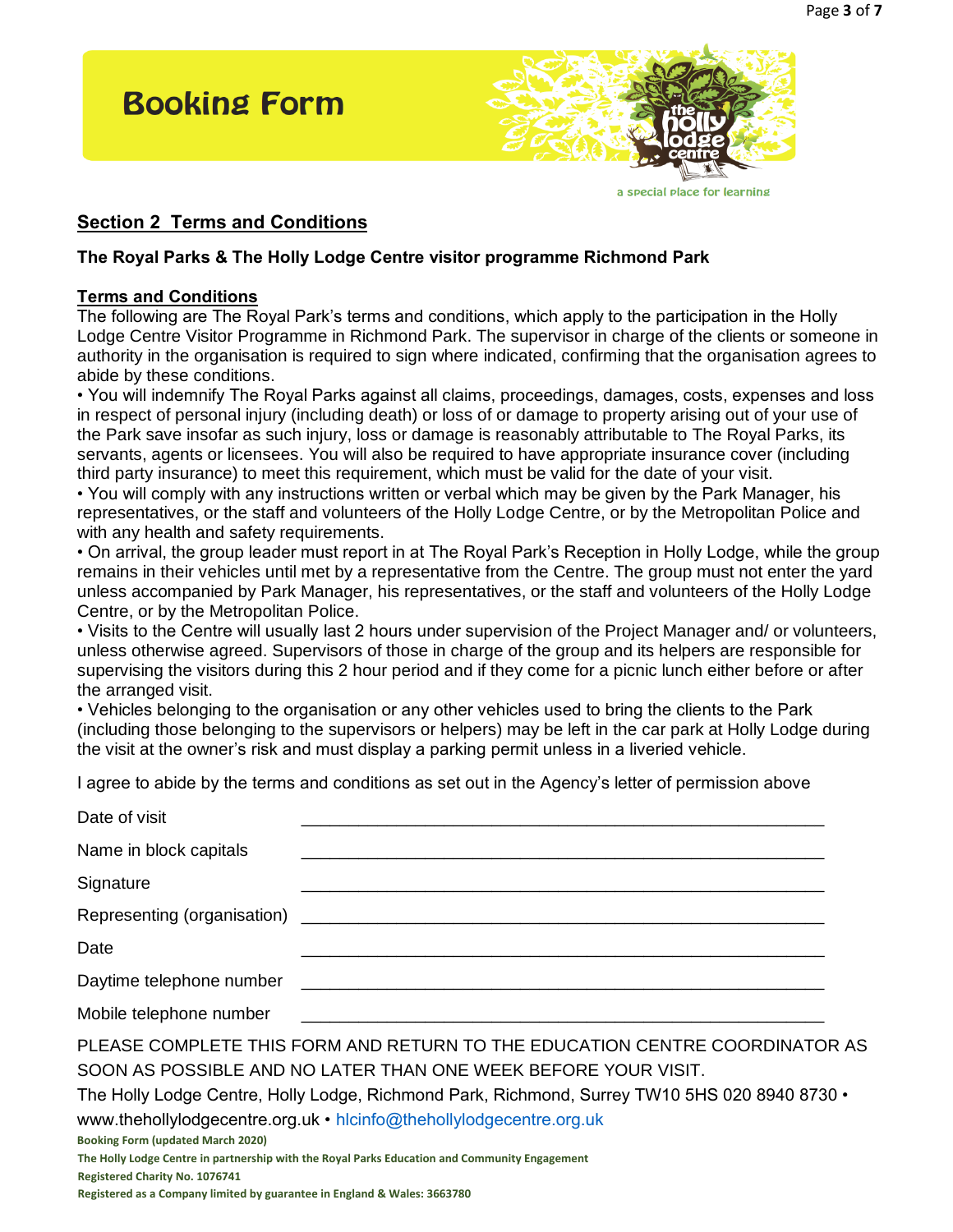

a special place for learning

## **Section 3 General and Health and Safety information for visitors**

#### **Please note that The Holly Lodge Centre is located within a working yard. Also on site are stables, hay barns, working vehicles and storage of wildlife food (containing nuts and seeds).**

#### **Lunch**

There is no catering on site and we do not provide lunch.

We have space for groups to have packed lunch on site but this must be booked in advance.

If you are bringing a packed lunch please let us know on the booking form whether you will be staying at the Centre to eat it. We can make arrangements for you to eat your lunch inside if the weather is not good enough to be out on the picnic lawn.

To reduce waste please encourage children to bring items that can be recycled. We have a drinking water tap to refill bottles.

#### **Outdoor sessions**

Please remind group to bring weather appropriate clothing and wear long trousers/ leggings, even in warm weather.

In summer please read the separate Summer Hazards document.

#### **Victorian sessions**

We have costumes that can be put on over school uniform

**For Victorian School – please provide a class register of first names to be used by the Victorian teacher. This can be brought with you on the day.** 

**For Servants Academy – we will divide the group into 4 smaller groups – please ensure you bring enough adults for one to remain with each group.** 

#### **Additional needs**

Do not hesitate to get in touch if there is anything we can do to support your pupils further to access our sessions. We are happy to prepare extra resources or made adaptations.

#### **Payment and Cancellation**

We will send an invoice to you following the trip.

Groups who cancel on the day of the visit will be charged the full cost and cancelling with less than a weeks' notice 50% of the cost will be charged. The Centre will use its discretion regarding cancellations of visits and payment if there is a reasonable reason for doing so.

The Holly Lodge Centre and The Royal Parks welcome visitors on official business to Holly Lodge, but would like to remind them that it is a working environment and as such there are certain rules which should be adhered to for their own health and safety.

This information is produced to help ensure that your visit is a success. It also forms part of our Health & Safety and our Safeguarding policies and procedures. If there is anything you are not sure about please contact us.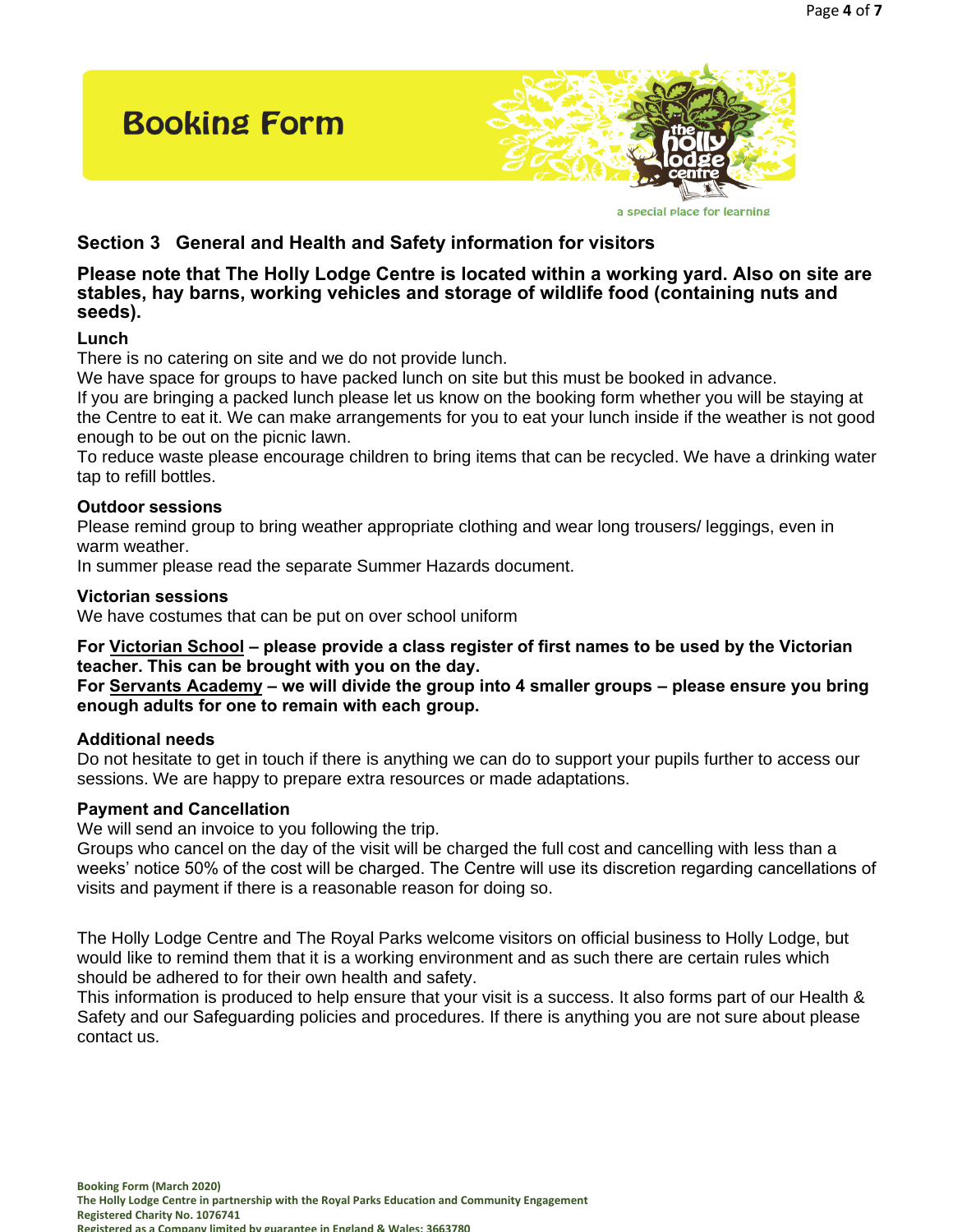# **Booking Form**



#### a special place for learning

#### **Our personnel:**

All our staff and volunteers are suitably recruited and trained to lead the activity. Personnel working with young and other vulnerable people have been checked through DBS and have been trained appropriately. Our personnel wear identity badges.

They will give an introductory talk, that will include instructions about health and safety and lead the activity in such a way as to minimise the risk of any accidents and it is important that young people and adults in your group listen to and follow the instructions given by our personnel at the start of each activity.

#### **Smoking:**

The Centre operates a no smoking policy.

#### **Responsibility for supervision:**

It is your responsibility to ensure that your group is adequately supervised at all times during your visit including breaks and at lunchtime. There should be a minimum of 2 adults per group and for Key Stage 1 & 2 school groups a ratio of 1 supervising adult for each group of 5/6 young people. We will not run the activity if there are insufficient adults with your group.

Please make sure you brief the adults supervising your group on their role for the visit i.e. to play an active part in assisting the group.

In the event of a medical situation for any of your group, you are responsible for decisions about medical and emergency services. The Holly Lodge Centre personnel are responsible for providing the activity and the resources necessary to run it.

Please be aware that it is the responsibility of the visiting organisation to carry out first aid if necessary for their clients and staff. Please bring a First Aid kit with you and make sure that someone in your group is a First Aider.

#### **Please:**

- Bring a list of all people in the visiting group.
- Make sure you are familiar with the fire drill (this will be explained by the Centre's group leader).
- Children or adults in the care of others should not be allowed to wander around the yard unaccompanied by the Centre's staff or volunteers. Groups should be accompanied by a member of staff or volunteers from the Centre or a member of the Royal Parks staff at all times when on site at Holly Lodge.
- Beware of moving vehicles in the yard and on the approach road.
- Follow the marked routes around the yard where available.
- Keep away from all machinery and equipment.
- Keep away from the large pieces of timber by the sawmill.
- Do not climb on bales of hay or straw stored in the barns.
- Take care when near the ponds.
- Do not touch any of the horses or feed them they may bite!
- Do not enter the Shire horse yard, particularly when the horses are tethered outside their stables, unless you are accompanied by a member of staff or volunteer.
- Do not walk over the cattle grid.
- Do not smoke inside or near any buildings at Holly Lodge or inside the barns and storage sheds.
- Remember that The Royal Parks are open to the public. There are potential hazards from vehicles, machinery, horses, dogs and wildlife (including deer which should not be fed or petted).
- Make sure all open wounds are covered before you arrive.

**Booking Form (March 2020)** 

**The Holly Lodge Centre in partnership with the Royal Parks Education and Community Engagement** 

**Registered Charity No. 1076741**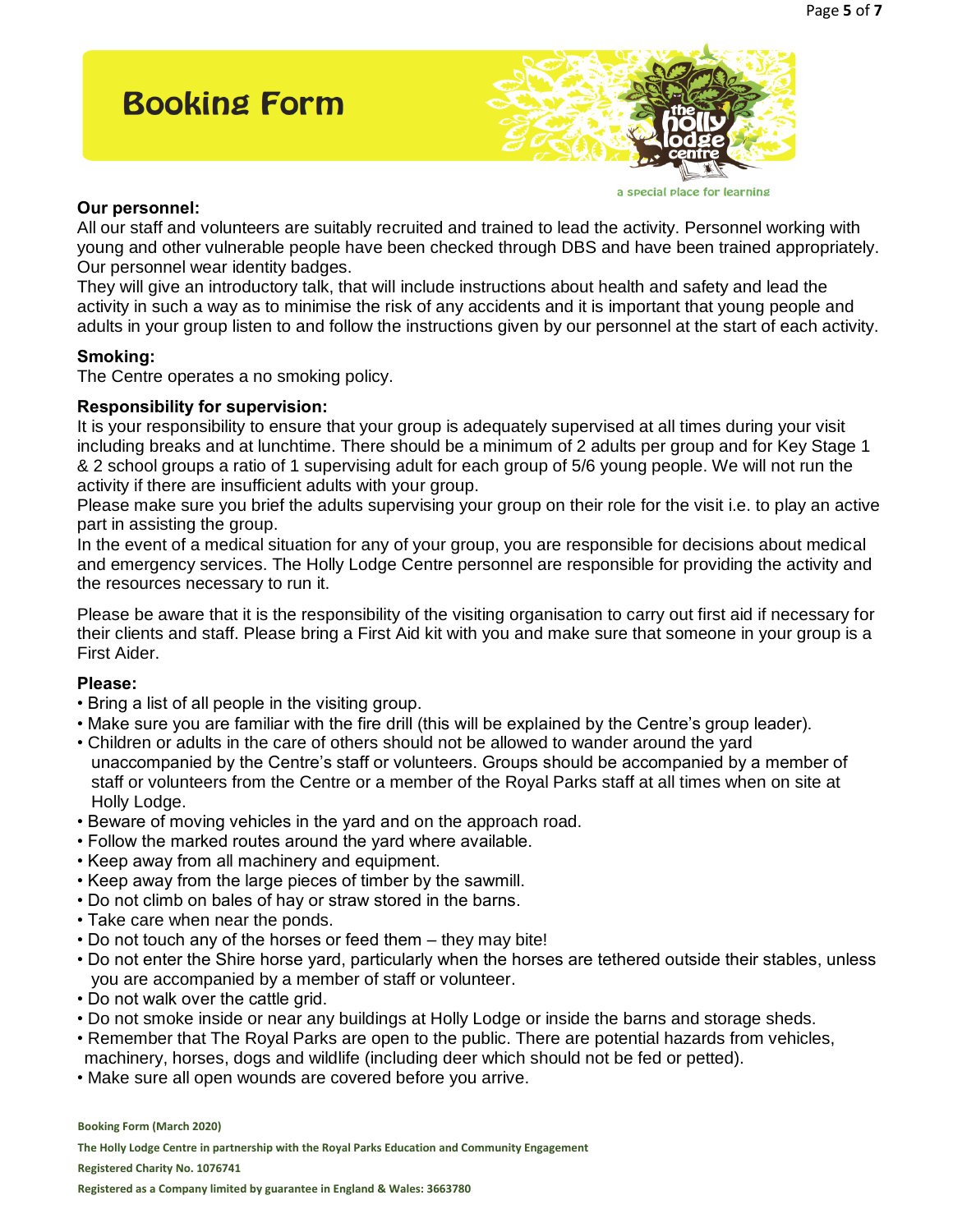

#### **Please: (continued)**

• We carry out risk assessments on all our activities. The risks have been assessed as very low. Risk assessments are available on request. You may want to inform parents / guardians of the risks involved and carry out your own risk assessments.

#### **Accidents:**

• Our risk assessments show that our activities present a very low risk to participants as a result our volunteers are not trained First Aiders and are instructed not to administer First Aid. A First Aid kit is available on site, but we would advise you to bring your own kit.

• All groups should come with a designated First Aider.

• If there is an accident or near accident please let our activity leader know so that we can record it.

#### **Equipment, clothing etc.:**

We will provide all the educational equipment and materials needed for the activity including worksheets, clipboards, pencils etc.

Please make sure your group is suitably dressed for the activity, there are nettles and brambles on our site.

If the activity is outside please make sure the group has suitable footwear e.g. wellies or trainers, wet weather gear or protection from the sun in hot weather. We will carry on with the activity unless the weather is completely unsuitable.

Please make sure legs are covered to reduce the risk of being bitten by ticks.